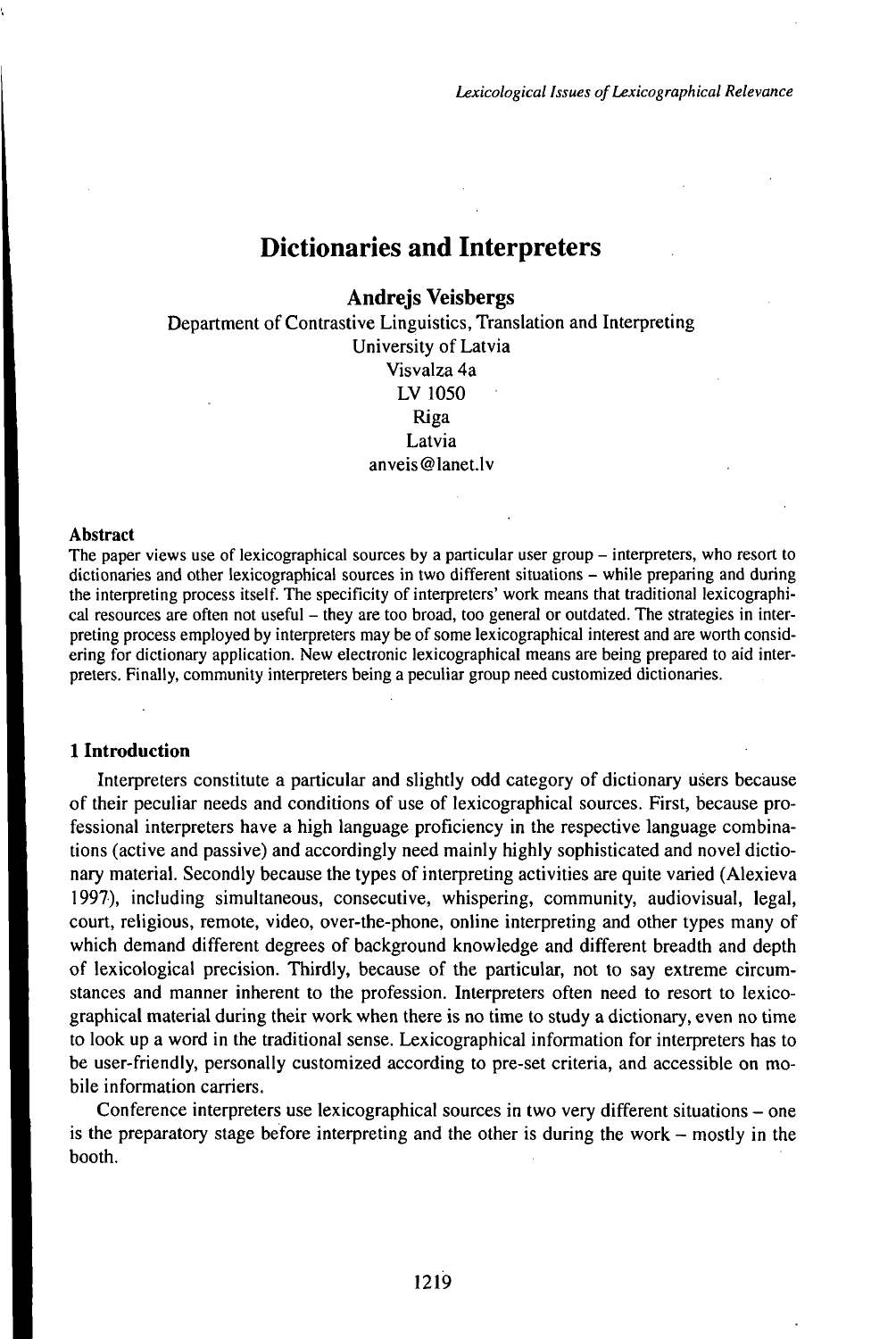## **2 Dictionaries in the preparatory stage**

When interpreters receive a commission, learn about the next assignment, they usually prepare for the event. In some cases, the organizers provide the interpreters with the documents, which greatly facilitate preparations. Interpreters' organizations (AIIC) even insist on document provision, yet reality is usually different. Quite often the interpreters have to proceed only from the title of the conference and preparatory work tends to be vague fumbling in the void. The preparation may involve reading up the subject, scanning and skimming various texts, talking with an expert, but mainly centres on getting acquainted with lexis and terminology of the particular sphere. This may take different forms but very often means resorting to all that is available.

Traditional resources include dictionaries (bilingual, monolingual), encyclopaedias, reference books, specialist documentation. Preparation normally also involves sifting through personal databases, glossaries, previous conference materials. More advanced preparation includes looking up texts and parallel texts in the internet (Veisbergs 2003), looking at internet subject lexicons, monolingual and bilingual terminological dictionaries, clearing up equivalents in the respective languages, preparing terminology lists for the use in the booth.

All in all this work is somewhat similar to that of a translator (Austermuehl 2001) working on a particular, previously unknown topic, the biggest difference being that it is futureoriented and carries a lot of uncertainty of how much of it is going to be useful. From experience it can be said that the hit ratio is not high  $-$  usually about 5-10% of unknown lexical items that come up in the conference have been predicted.

Use of online resources for downloading documentation and terminology from databases is most widespread today, yet interpreters generally complain that large databases (as only they would normally hold the highly specific information) are too big, contain too much information. Interpreters find it difficult to assess and often even to look through so vast a material. Huge databases of international organizations (Cabre, 1998) also tend to suffer from a certain lag behind as concerns novel linguistic material. They generally tend to have huge amounts of terms covering just as wide spheres - thus thousands of terms in EURODICAU-TOM, EUTERPE, IATE (still in 11 languages though supposedly "migrating" to new shores) under the field *economy* is of little help for a specific seminar on *insurance within intellectual property sphere.* A possibility of smaller, more detailed sphere division would be more helpful, but frankly is hardly practicable. Databases also generally presume that one language input material is known. However, these problems are not that much interpreter-specific.

## **3 Interpreting stage**

It is the second lexicography use stage that is truly interpreters' realm - dealing with unknown words and terms while interpreting. Interpreters in the booth generally resort to two dictionary types: source language monolingual explanatory dictionaries (to understand) and bilingual dictionaries of the respective language pair (to get the target equivalent). This does include, of course, various content type - terminology, specialized glossaries, encyclopaedias, etc.). Interpreters cannot wait for more than half a second for a missing word, first, be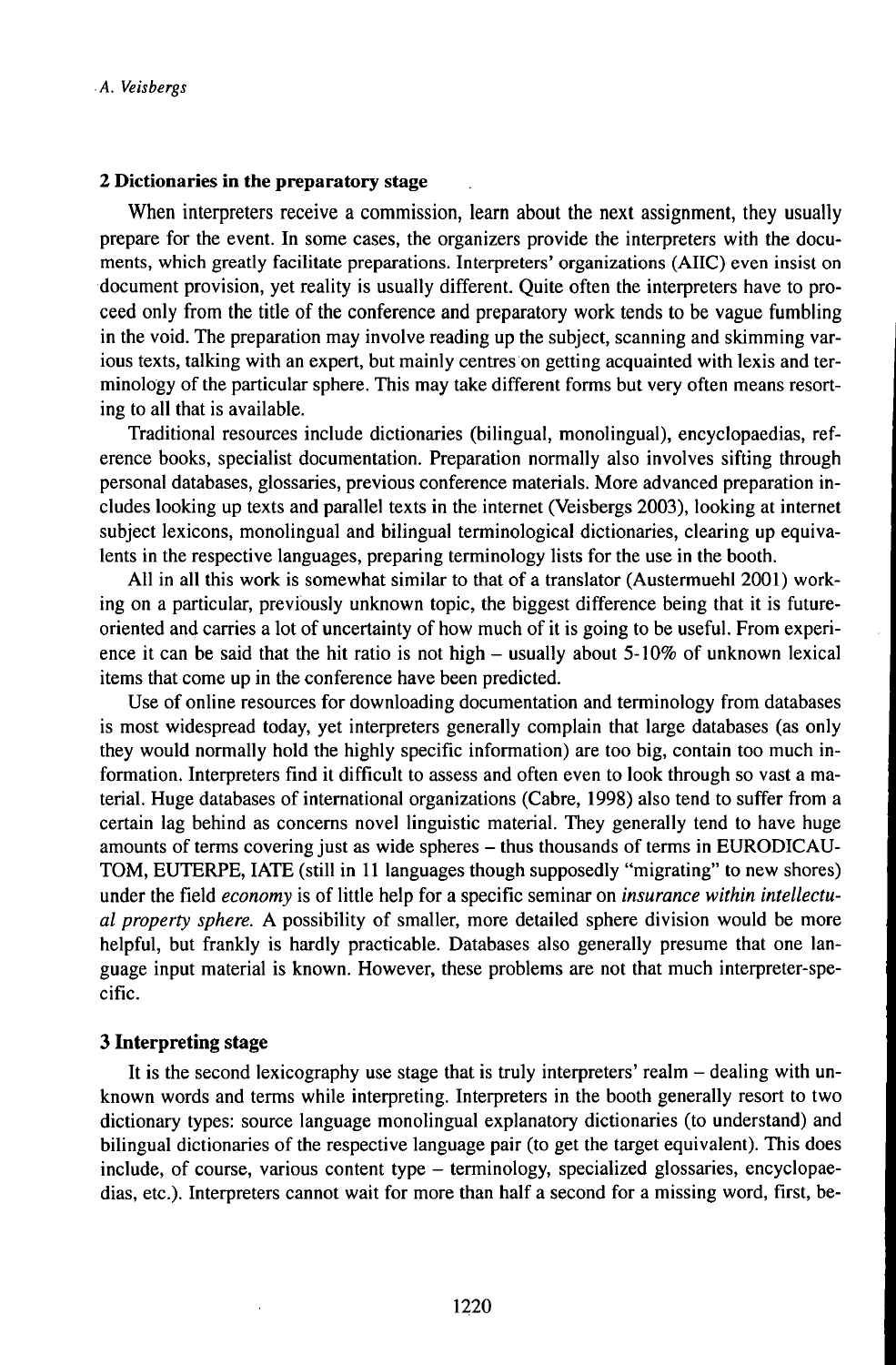cause it is an unwelcome break in the narrative, second, it overburdens short-term memory. Time constraints and interpreting effort makes it almost impossible to use traditional resources (printed general monolingual and bilingual dictionaries) while interpreting. Colleagues in the booth may be of some help finding missing words and terms while the interpreter struggles on, but when hearing something unknown the interpreter is alone and nothing to resort to but his own memory and mind. There are **strategies** of how to deal with unknown words and terms that the interpreter understands (knows or guesses from context) but cannot provide the target language equivalent (also used for dealing with lexical gaps). These are loopholes, sometimes not accurate, but good enough. (The following examples are of a very simple nature to facilitate understanding the above). Interpreters can resort to:

#### *Synonyms*

*magazines - periodicals, journals, press MPs - parliamentarians, representatives, deputies*

*Negative antonym constructions the poor - the unprosperous adults only* - *notfor children*

#### *Superordinate words; hyponyms*

*ferret - animal ants and other hymenopterans - ants and other insects novas and lodestars -stars Baltic states - Latvia, Lithuania, Estonia*

#### **Converses**

*he was given <sup>a</sup> bribe - he received <sup>a</sup> bribe this book is on loan - this book hasbeen taken*

*Concretization gun - pistol, cannon vehicle - train, bus, car*

*Paraphrasing irritate - to get on sb 's nerves kick off- start our work* 

#### **Trope exchange, substitution, introduction**

*Big Apple - New York Kremlin* - *Moscow, Russian government betrayal -stab in the back*

**Transcription/transliteration (English-Latvian combination)** *Leasing - lTzings, speaker - spTkers, feeling -filings, John - Dions, summit -samits, pagasts - pagasts*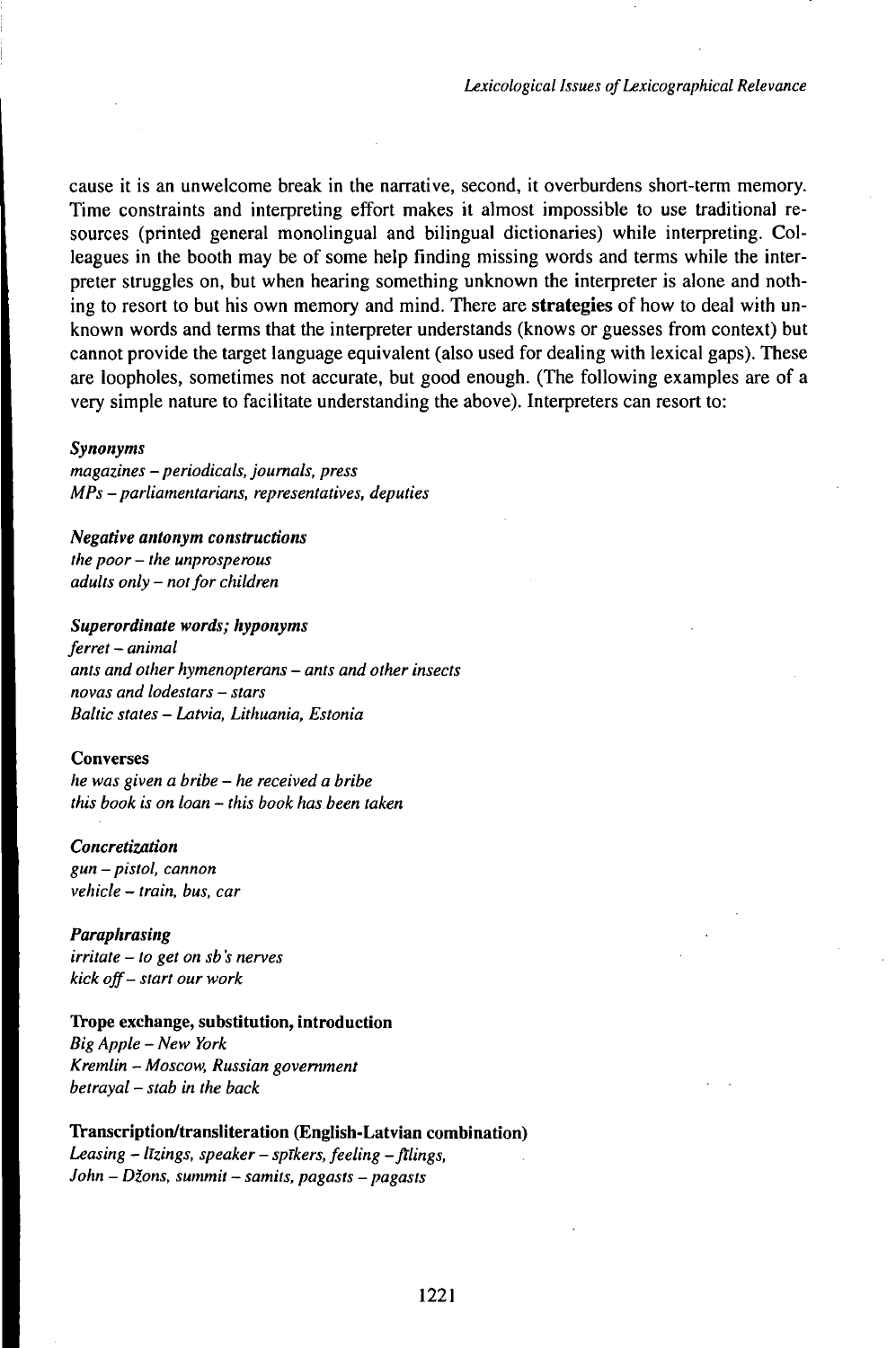#### **Zero translation**

*know-how Sturm und Drang Ars longa, vita brevis*

## **Semantic loans (English-Latvian combination)** *(Computer) mouse - pele*

*(Pop)star*-*zvaigzne*

**Loan translation (English-Latvian combination)** *braindrain -smadzenu aizplude big bang - lielais spradziens*

## **Descriptive translation (English-Latvian combination)**

*Big Board - Nujorkasfondu biria (New York Stock Exchange) money laundering - noziedzTgi iegutu lTdzeklu nelikumlga legalizacija (unlawful legalization ofcriminally gained proceeds*)

The strategies in interpreting process used by interpreters are not their own invention – these are in fact standard lexicographic entry procedures in explanatory and bilingual dictionaries. Most of the dictionaries use some of the above strategies, while avoiding others.

Things become really difficult when the interpreter does not understand the source text unit and cannot guess it from the context either. If it concerns an odd adjective, or some other less important word, it can be omitted, but when it is essential for grasping the message, a real problem is at hand. Resort to some form of lexicographic source is needed.

### **4 New technologies**

New technical means are being tried out to be of help and assistance for such cases (www.lookup-online.de). Many conferences offer internet access in the booth, which can be very useful for the currently "idle" interpreter. Having a personalized and well targeted glossary on laptop or palmtop can be useful. Computer software design can provide the closest approximate word in the electronic dictionaries as soon as you type some of the initial letters of the word. With some practice interpreters get the word in half a second which is as fast as it can be. Yet this is no panacea - typing the word takes an additional effort and compounds the already existing "effort" sum (Gile 1995, 1997) hindering listening effort, memory processes and speaking ability. This may result in so called spill-over effect, when the following text is lost or damaged. Getting the word on the screen does not yet mean that it can be smoothly incorporated in speech. And of course the word might not be there, so the whole process would have been in vain and had taken valuable time.

Also the traditional lay-out of most databases is not very conducive for interpreter work, as it often inundates one with information, providing multiple variants, e.g. a Latvian multilingual database of terminology (www.termnet.lv) (comprising about 150 000 terms) when looking up English *reference* provides about 20 Latvian counterparts. It may be useful for the translator who has more time to dwell on the study of semantics of the item, to study the la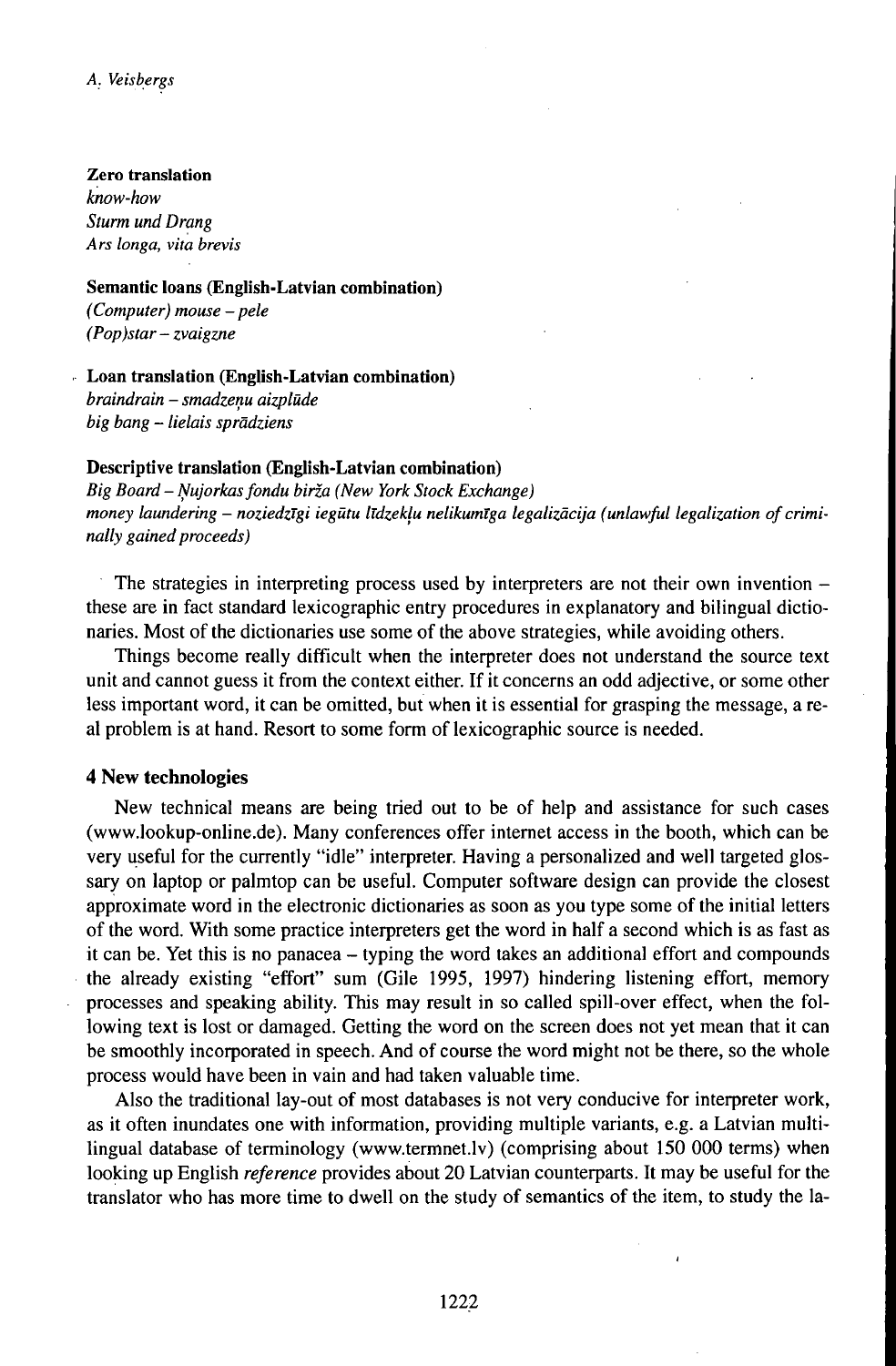bels, fields of meanings and the dates of term acceptance. Yet for an interpreter this creates more problems than solutions. Scrolling down two pages of text is a luxury that no interpreter can afford. Again limiting the fields of search seems very important. This however raises new problems of lexical field division and interface issues. Having all senses on one screen seems preferable (www.tilde.lv), though putting new reading related stress on the interpreter. Paradoxically, however, some space-saving strategies (Correard, 2002), like cross references, can create additional problems.

This returns us to the first stage – the laptop will have only that material which has been fed in. Interpreters, of course, can make use of the software of the numerous accessible termbase varieties thus tailoring their own specific mini-dictionaries. Yet, it is worth pooling resources with other interpreters' glossaries, uploading all paper notes that the interpreter has worked with so far, focussing of particularly difficult issues characteristic for interpreting. Pooling resources means that one compatible system is to be used by all interpreters interested. SCIC (Joint Interpreting and Conference Service of the European Commission) has been working on its own termbase (TIARA) which would differ from heavy EURADICAUTOM, EUTERPE or their follower IATE.

One can hardly expect lexicographers or companies to produce general or even bilingual dictionaries aimed at interpreters solely. Though a community that is highly linguistically oriented and ready to pay, the interpreters in most language combinations constitute too small a group of customers to be of commercial interest for lexicographers. But some aspects of information e.g. subjects spheres in electronic dictionaries, could be formatted in such a way that would allow easy customization according the users needs. The same refers to the various special language corpora where better extraction tools could optimize their use by the interpreter community.

## **5 Community interpreters**

There are specific issues (Wadensjo, 1998) facing community interpreters (many of whom specialize in interpreting between the majority official language of the country and small, diverse and rare minority languages). These interpreters often face the huge problem of not having a bilingual dictionary for the respective language pair at all. Globalization also means that often it is not even clear what language some people might be speaking. This was the case when a group of Somalian asylum seekers happened to come ashore in Latvia and there was no one to interpret, no one to judge where they came from until an interpreter with some knowledge of several African languages was brought in from neighbouring Estonia.

Community interpreters need highly customized dictionaries that can be relatively small (both for compilation reasons and for ease of taking along for an assignment). These dictionaries have to be highly economical, exclusively synchronic and normally covering basic areas where most of the interpreting assignments take place - education, welfare, police, medical care, law and administration.

## **6 Interpreters as creators of terminology.**

Often interpreters are the first people of a language community that confront new notions and new terms in the source language that do not exist in the target (usually interpreter's na-